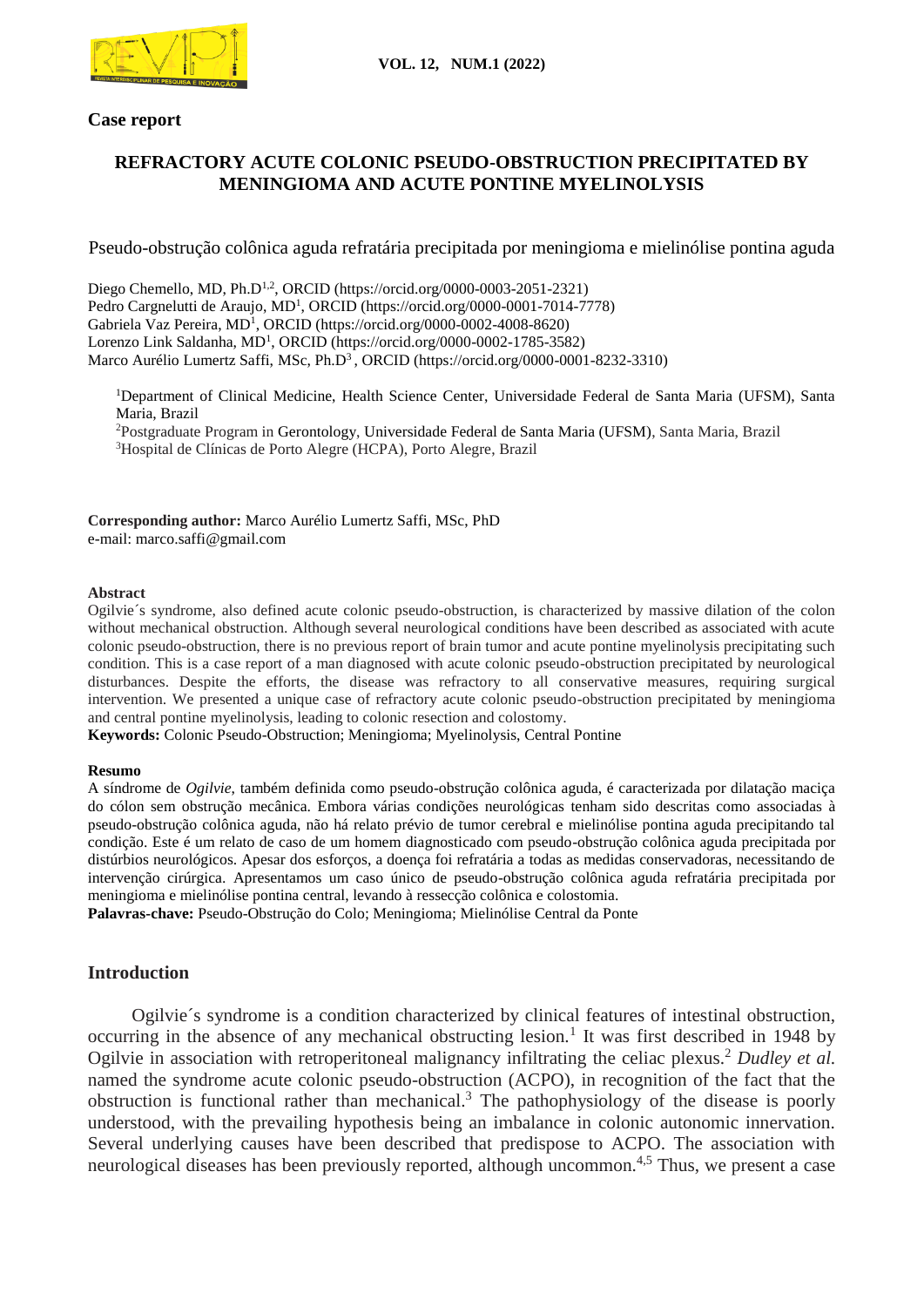report of a severe ACPO precipitated by meningioma and acute pontine myelinolysis. An attempt to colonic decompression was performed with temporary success. A definitive success was only obtained after surgical colostomy.

# Case report

A 71-year-old man with hypertension and type 2 diabetes mellitus was transferred from another institution with a recent onset history of nausea, postprandial vomiting, diarrhea, and abdominal distention. Physical examination showed mild confusion and somnolence. The vital signs were normal (blood pressure 116/60 mmHg and heart rate 82 bpm). There was abdominal distention and tenderness and rebounding pain without bowel sounds. Laboratory tests at admission were as follows: hemoglobin 10.3 g/dL; white blood cell (WBC) count 10,500/mm3 (neutrophils 84%); platelets 301,000/mm<sup>3</sup>; creatinine 1.08 mg/dL; sodium 165 mEq/L; potassium 2.6 mEq/L; and C-reactive protein  $> 12 \text{ mg/dL}$ . Blood and urinary cultures were negative. Plain radiographs of his abdomen showed massive dilation of all colonic segments (Figure 1A). The abdominal computed tomography (CT) confirmed colonic dilation and ruled out small intestine dilation, tumors, or mesenteric ischemia (Figures 1B and 1C).



*Figure 1. Abdominal X-Ray showing marked diffuse colonic dilation (1A). The contrast abdominal computed tomography shows marked colonic dilation without evidence of mechanical obstruction (1B and 1C). There were no signs of proximal renal artery stenosis (red arrows) (1B). There was also no signs of mesenteric ischemia (1C). The superior mesenteric artery is represented by a red arrow and the celiac artery is represented by the yellow artery.* 

His medical history was reviewed and was characterized by a recent admission at a general hospital due to confusion and decreased mental status. He also developed abdominal distention, diarrhea and rapid-onset hypokalemia and hypernatremia, that was not properly corrected. He received systemic antibiotics (ciprofloxacin and metronidazole) for possible abdominal infection. Since the patient got worse, he was transferred to our tertiary hospital.

At our institution, the electrolyte abnormalities were then corrected. His abdominal pain was managed without opioids. An upper gastrointestinal endoscopy revealed mild antral gastritis. A diagnosis of ACPO was performed. The abdominal distention was managed conservatively with a combination of bowel rest, nasogastric tube decompression, and rectal tube placement. Total parenteral nutrition was initiated to allow appropriate nutritional support. All electrolytes were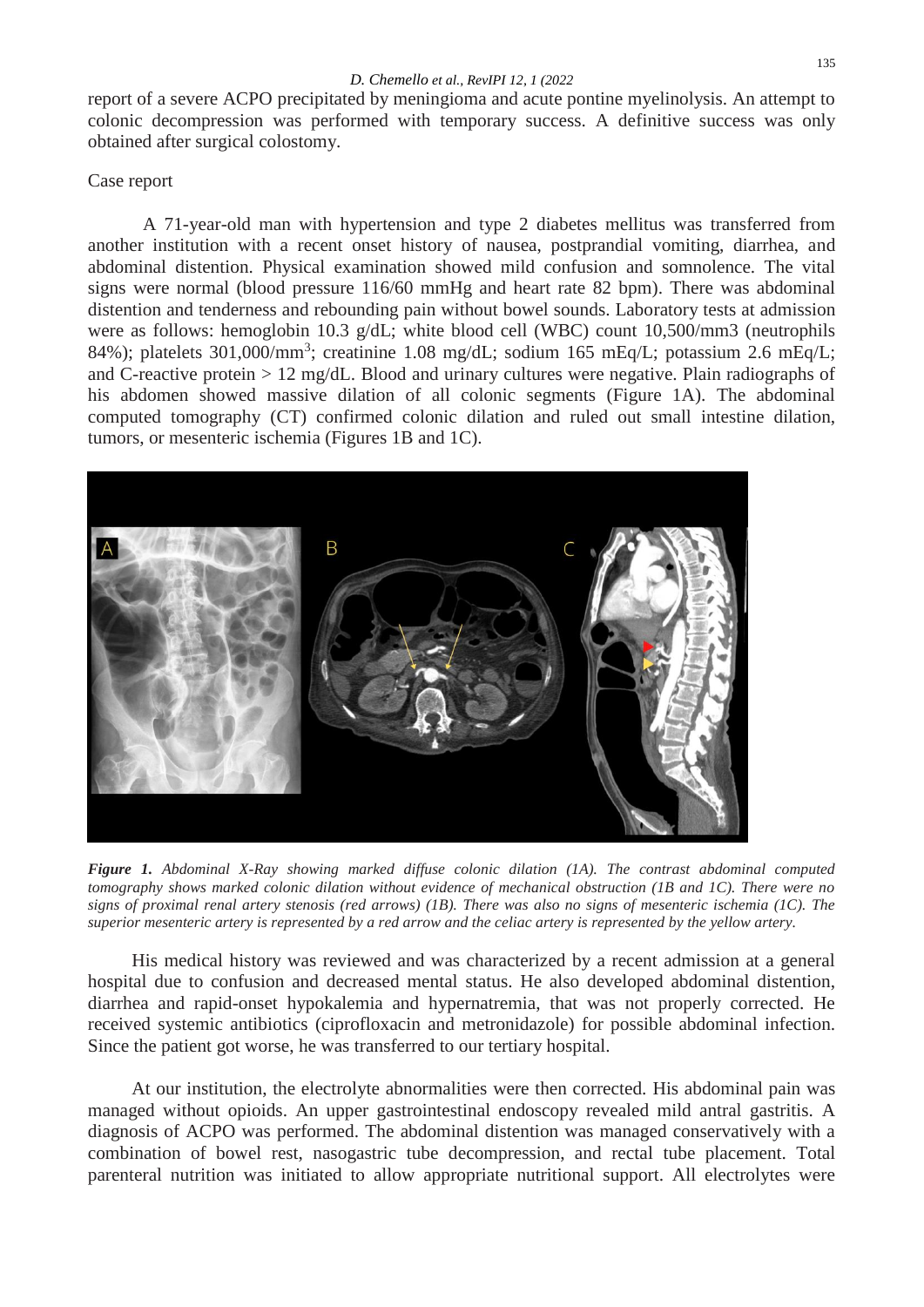maintained within the normal range. After no response within 48 hours, intravenous neostigmine was started (2mg over a period of five minutes) with partial and only temporary improvement in colonic distention. Two additional attempts with neostigmine and use of oral polyethylene glycol were made without success in the following days.

Due to persistent somnolence, a head CT was performed showing a large bi-frontal mass (4.0 x 3.9 x 4.6 cm) with surrounding edema compatible with meningioma. There were also signs of ischemia in the posterior inferior cerebellar artery and findings compatible with central pontine myelinolysis **(Figure 2A/B)**. A neurological consultation was performed. Since the patient and family deferred surgical removal of the tumor, systemic corticosteroids were administered for reducing brain edema. After seven days, his clinical status and somnolence improved, the brain CT confirmed edema reduction **(Figure 2C)**, but the abdominal distention persisted.



*Figure 2. Noncontract brain CT-scan showing a large enhancing bifrontal mass (yellow star) with surrounding vasogenic edema (yellow arrowhead) (2A). The lesion affects the base of the skull (2B). Contrast enhanced CT after seven days of systemic corticosteroids (2C): there is persistence of large enhancing bifrontal mass with internal calcification and marked reduction of brain edema. All images show centrally located region of low attenuation within the pons (red arrows) compatible with central pontine myelinolysis.*

A colonoscopic decompression was attempted with initial success **(Figure 3A)**. However, the abdominal distention recurred after some days. Finally, a decompressive surgical colostomy was performed with success **(Figure 3B)**. Surgical biopsy revealed colonic mucosa with mild distortion of glandular architecture **(Figure 3C)** and normal myenteric plexus **(Figure 3D)**.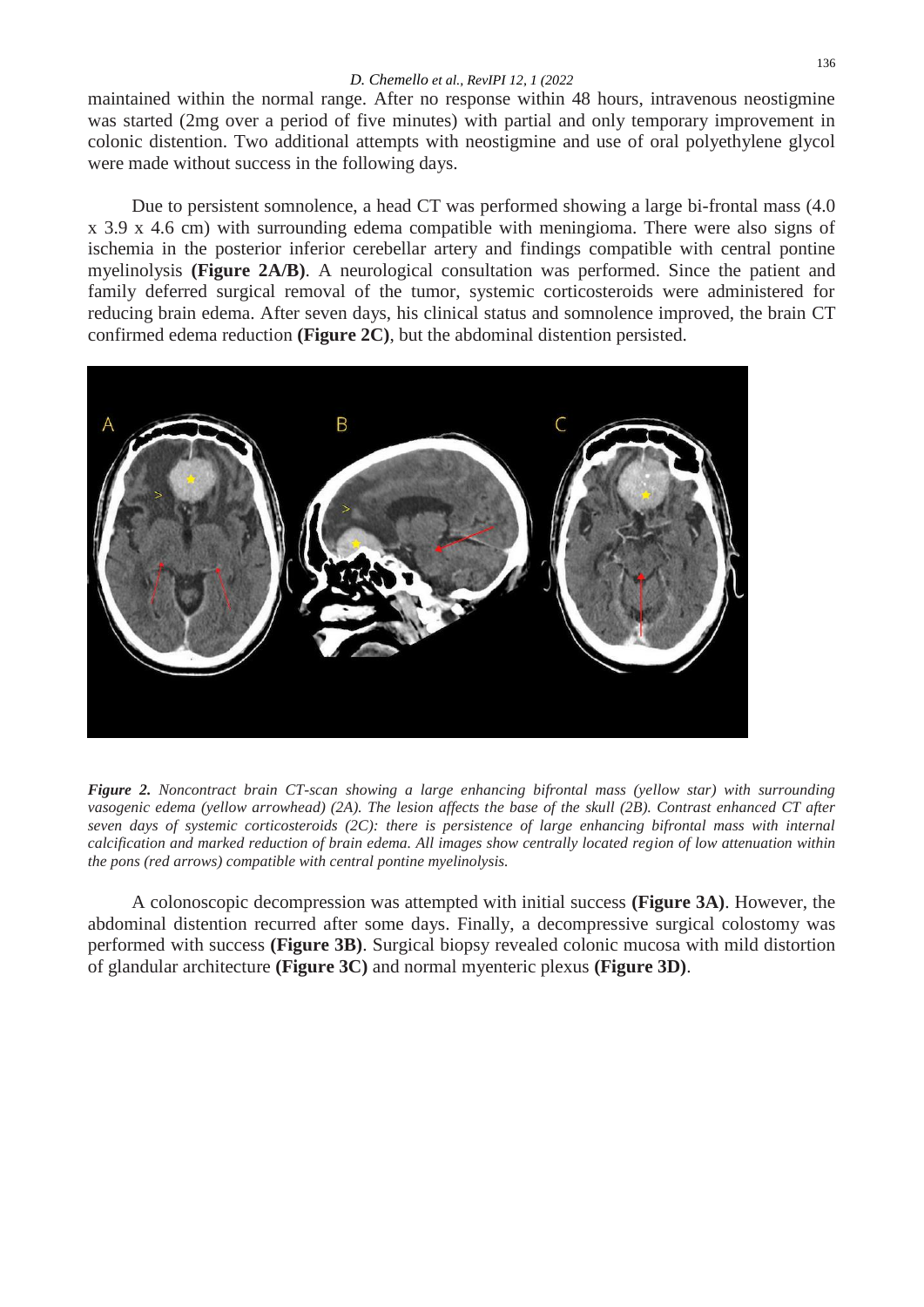

*Figure 3. Immediate results after colonoscopic decompression, showing temporary improvement of the colonic distention (3A). Result after surgical intervention (3B). The colostomy bag is shown (3B, red arrow), as well as the enteral tube (3B, yellow arrow). Histological analysis of the colon revealed colonic mucosa with only mild distortion of glandular architecture (3C) and normal myenteric plexus (3D) (Hematoxylin and eosin stain).* 

After some days, the patient was able to restart enteral nutrition. He was discharged to the home-care unit. The 12-month follow-up showed normal status, without further abdominal distention.

## **Discussion**

We present a unique case report of a patient who developed ACPO precipitated by several neurological disturbances. Despite the efforts, the disease was refractory to all conservative measures, necessitating surgical colonic decompression.

Ogilvie´s syndrome is uncommon, with a reported incidence of approximately 100 cases per 100,000 inpatient admissions. <sup>6</sup> Altered extrinsic regulation of colonic function by the sympathetic and parasympathetic nervous system is the most commonly mechanism suggested for the disease.<sup>7</sup>

In the present case, we hypothesized the presence of a large meningioma and brain edema in an elderly male lead to altered mental status and electrolyte disturbances. The rapid-onset hypernatremia precipitated central pontine myelinolysis. All these abnormalities caused bowel neurological imbalance and refractory ACPO. Previous reports have described neurological disease as a predisposing factor in 9.3% of cases of Ogilvie's, including meningoencephalitis.<sup>5,8</sup> However, as far as we are concern, this is the first case report of Ogilvie´s syndrome potentially precipitated by meningioma and central pontine myelinolysis.

Regarding treatment, supportive therapy is the preferred initial management and should be instituted in all patients. These measures include given nothing by mouth, intravenous fluid administration, and correction of electrolyte imbalances.<sup>4</sup> For refractory cases the best pharmacological treatment is intravenous neostigmine, which leads to prompt colon decompression in the majority of patients after a single dose.<sup>4,9</sup> For those who have failed supportive and pharmacologic therapy with neostigmine, colonic decompression is the initial invasive procedure of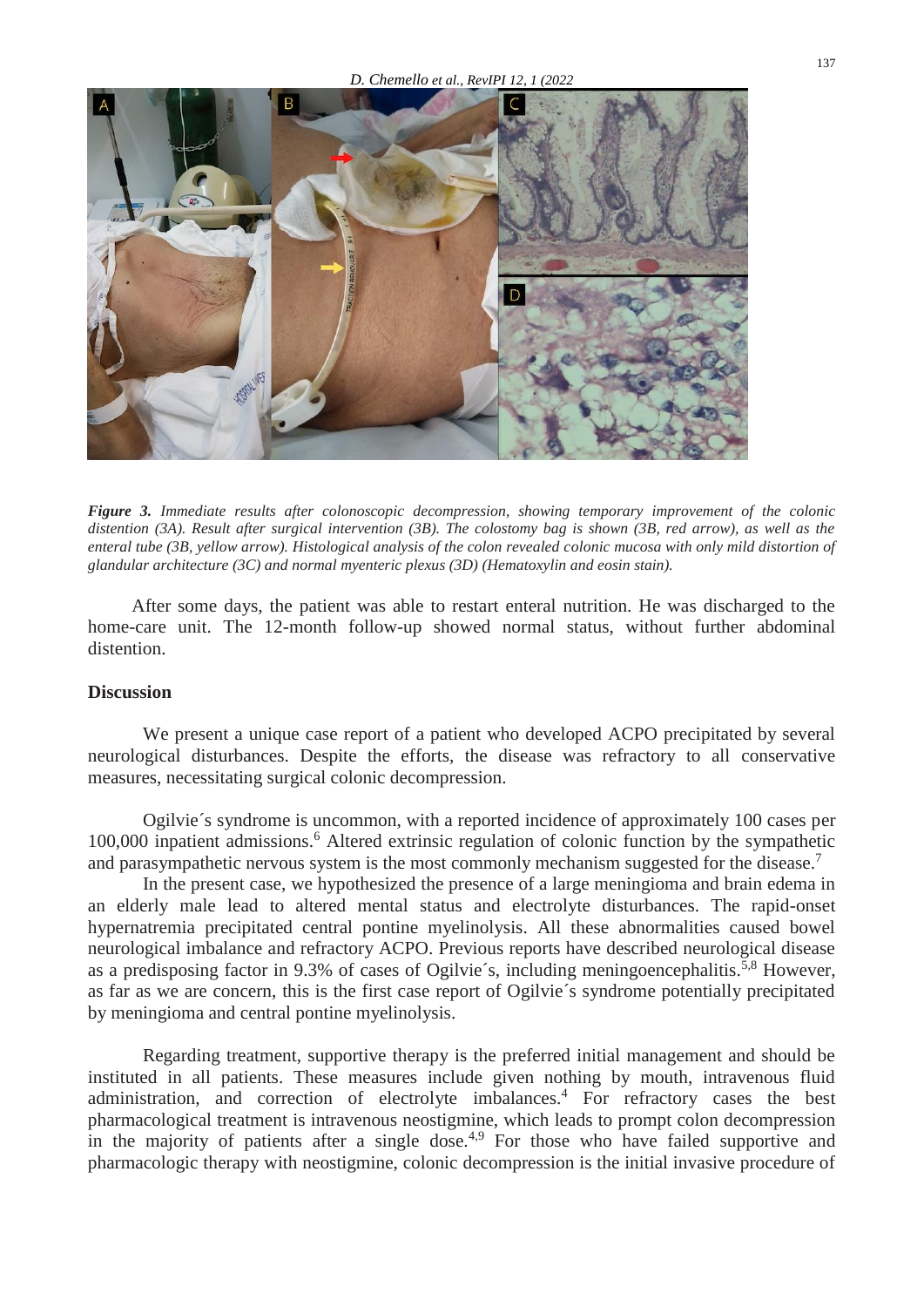## *D. Chemello et al., RevIPI 12, 1 (2022*

choice. It´s usually indicated for those with marked cecal distention (>10 cm) of significant duration (3-4 days). Colonoscopy is performed to prevent bowel ischemia and perforation and should not be performed if overt peritonitis or perforation is present.<sup>4</sup> Finally, after failure with all mentioned attempts, a cecostomy or colostomy is the final option.

The surgical intervention is rarely necessary and should be reserved for patients with ischemia, peritonitis, or ACPO refractory to decompression via pharmacologic or medical therapy.<sup>10</sup> Percutaneous tube cecostomy was once considered the standard of care with success rates up to 95%. However, due to high complication rates (related to the management of the stoma, infection, and dislodgement of the tube) led to loss in popularity. As such, most services prefer colostomy with or without colonic resection.<sup>11</sup> In the present case, the option for colostomy was mainly based on limited surgical experience with cecostomy, attempting to avoid postoperative complications.

One could argue that a neurosurgical intervention of the meningioma would be effective in improving the abdominal status. However, this option was considered extremely aggressive. Also, the patient and his family deferred any neurosurgical intervention. Finally, it would be impossible to predict the consequences of another neurological intervention in the colonic motility.

The main prognosis of ACOP is not established. In a retrospective single center cohort of patients with Ogilvie´s syndrome, *Haj et al.* showed the disease is associated with low inpatient mortality. More interestingly, there was no clinical benefit that interventional measures (neostigmine, colonoscopy or surgery) lead to improved outcomes compared to a more conservative strategy.<sup>12</sup> These facts reinforce the rarity of our case.

# **References**

- 1. Georgescu EF, Vasile I, Georgescu AC. Intestinal pseudo-obstruction--a rare condition with heterogeneous etiology and unpredictable outcome. A case report. *J Gastrointestin Liver Dis.* 2008;17(1):77-80.
- 2. Ogilvie WH. William Heneage Ogilvie 1887-1971. Large-intestine colic due to sympathetic deprivation. A new clinical syndrome. *Dis Colon Rectum.* 1987;30(12):984-987.
- 3. Dudley HA, Sinclair IS, Mclaren IF, Mcnair TJ, Newsam JE. Intestinal pseudo-obstruction. *J R Coll Surg Edinb.* 1958;3(3):206-217.
- 4. Saunders MD, Kimmey MB. Systematic review: acute colonic pseudo-obstruction. *Aliment Pharmacol Ther.* 2005;22(10):917-925.
- 5. Vanek VW, Al-Salti M. Acute pseudo-obstruction of the colon (Ogilvie's syndrome). An analysis of 400 cases. *Dis Colon Rectum.* 1986;29(3):203-210.
- 6. Ross SW, Oommen B, Wormer BA, et al. Acute Colonic Pseudo-obstruction: Defining the Epidemiology, Treatment, and Adverse Outcomes of Ogilvie's Syndrome. *Am Surg.*  2016;82(2):102-111.
- 7. Wells CI, O'Grady G, Bissett IP. Acute colonic pseudo-obstruction: A systematic review of aetiology and mechanisms. *World J Gastroenterol.* 2017;23(30):5634-5644.
- 8. Lin W-C, Chu C-H, Shih S-C, Cheng S-J. Acute colonic pseudo-obstruction as a presenting feature of meningoencephalitis. *Journal of Acute Medicine.* 2016;6(3):70-72.
- 9. Ponec RJ, Saunders MD, Kimmey MB. Neostigmine for the treatment of acute colonic pseudo-obstruction. *N Engl J Med.* 1999;341(3):137-141.